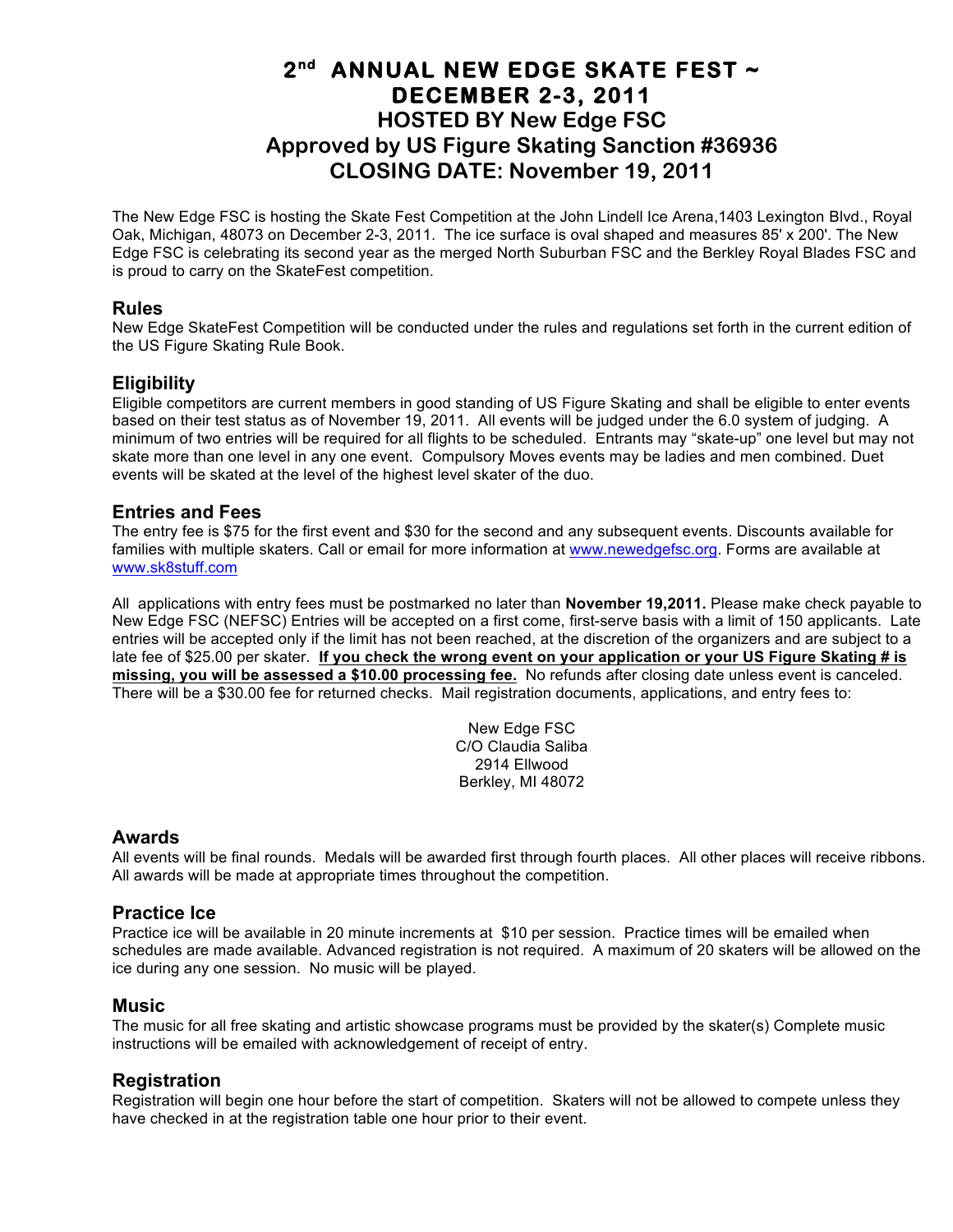## **Facilities**

The John Lindell Ice Arena is located at 1403 Lexington Blvd., Royal Oak, Michigan 48073 The arena telephone number is (248) 246-3950. There is ample seating for spectators.

### **Videotaping and Photographs**

Professional videotaping will be available for purchase. You are welcome to videotape however **power is not available for individual videotaping. LIGHTED VIDEOTAPING AND FLASH PHOTOGRAPHY WILL NOT BE PERMITTED.** Professional photographs will be taken at the awards presentation and will be available for order. You are welcome to take your own photos at the awards presentation.

#### **Questions**

Claudia Saliba (248) 797-2611 Email: NewEdgeSkatefest@gmail.com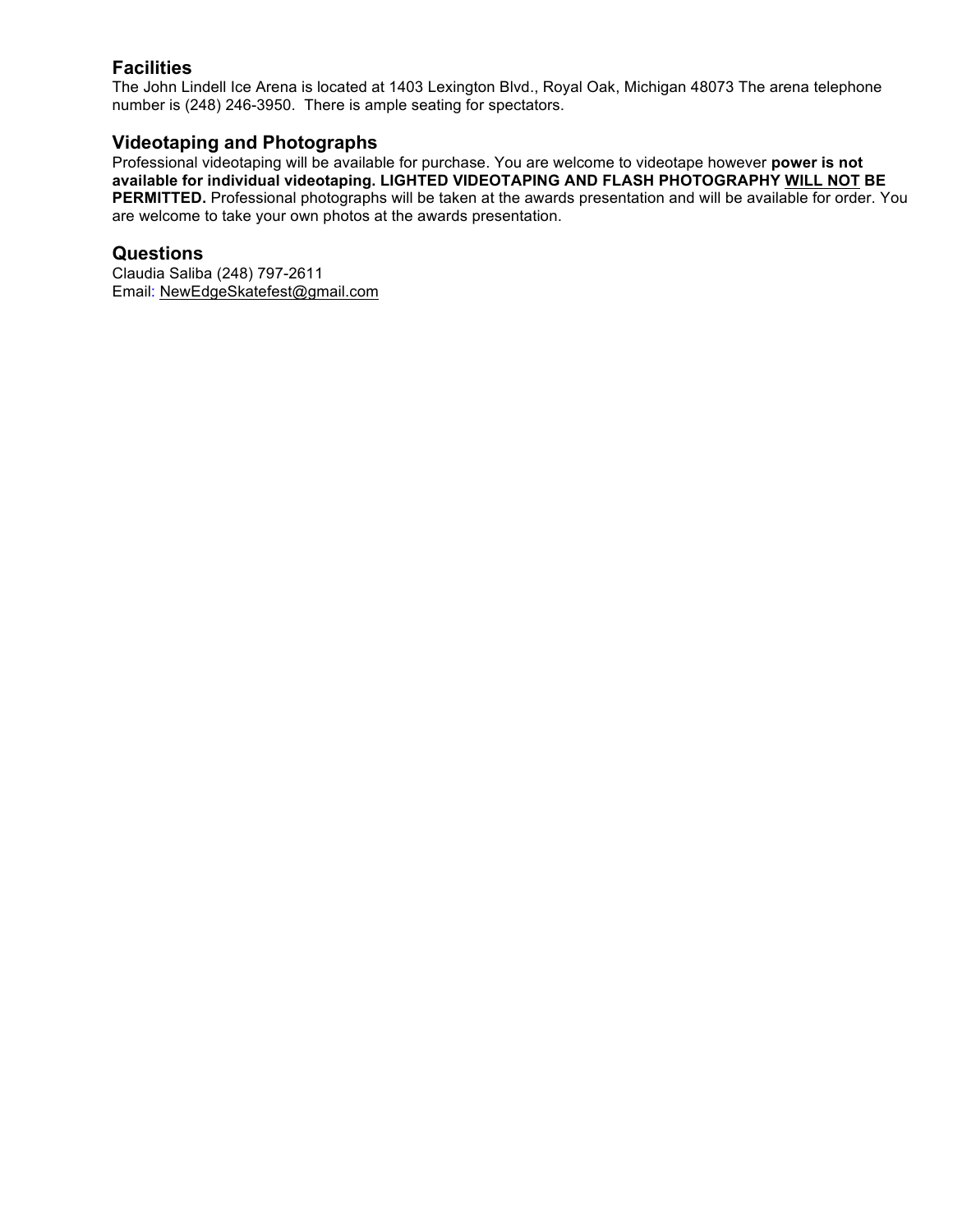# **COMPULSORY AND SHORT PROGRAM**

#### **NOTE: Test requirements are the same as listed under Single Free Skating Events**

Entrants may "skate-up" a level but may not skate more than one level.

Pre-Preliminary Limited through Pre-Juvenile Compulsory events will be skated on one-half (1/2) of the ice surface. Moves must be skated exactly as stated and may be skated in any order. There must be no change of foot between jumps in a combination jump. An Axel is considered a single jump. If a program exceeds the time limit, that portion of the program will not be judged. *All times listed are maximum*. All moves in all levels are to be connected in a free flowing presentation. Excessive footwork and added elements will be penalized. Spin revolutions must be in position to be counted.

#### **Pre-Preliminary Limited Maximum 1 ¼ minute**

- Flip jump
- Single-single jump combination (No Axel)
- Sit spin (minimum 3 revolutions)
- Forward outside spiral
- Split jump

#### **Preliminary**

#### **Maximum 1 ½ minute**

- Single jump (Axel permitted)
- Camel spin (min 3 rev)
- Single-single jump combination (may not repeat jump above)
- Combination Spin (no change of foot)
- Step sequence straight line or diagonal

#### **Pre-Juvenile**

#### **Maximum 1 ½ minute**

- Single jump (may not be repeated in combination)
- Single-single jump combination (must include loop)
- Combination spin with 1 change of foot and no change of position (may not commence with a jump, minimum 4 revolutions each foot)
- Solo Spin (may not commence with a jump, minimum 4 revolutions in position)
- Step sequence

## **SHORT PROGRAM**

All short programs will be skated with music. Program requirements for 2011-12 season. Test requirements the same as Freestyle

#### **Juvenile Maximum 2 minutes**

- Jump combination one double jump and one single jump or two double jumps
- Axel (may not be repeated)
- Solo Jump double jump preceded by connecting steps and/or other free skating movements (may not be repeated)
- Solo spin minimum 4 revolutions in position (may commence with a jump)
- Spin Combination only one change of foot and at least one change of position (4 revolutions each foot)
- Step sequence straight line, circular, or serpentine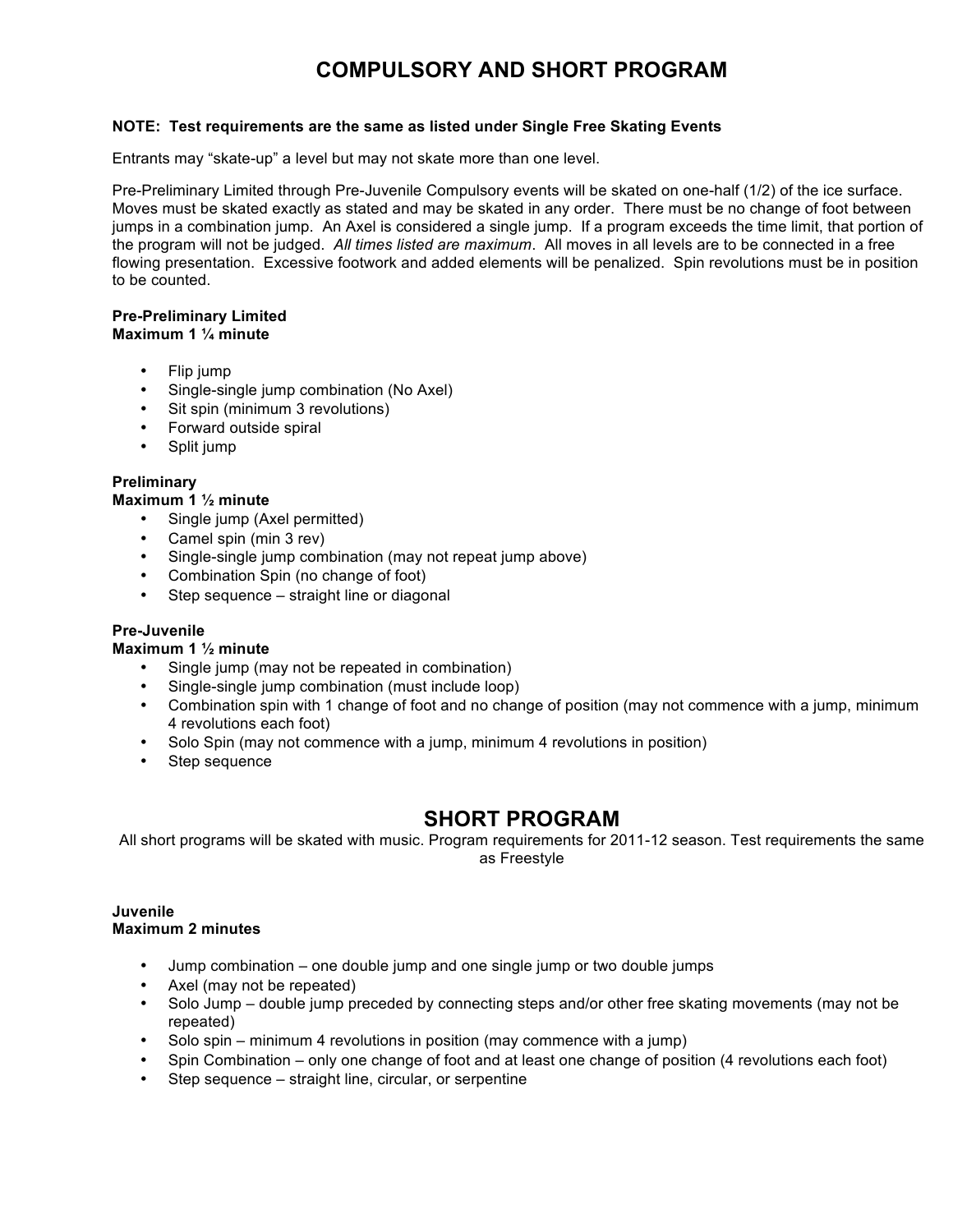#### **Open Juvenile Maximum 2 minutes**

- Jump combination two single jumps or one double jump and one single jump
- Axel (may not be repeated)
- Solo Jump single jump, double toe-loop jump or double Salchow jump (may not be repeated)
- Solo Spin minimum 4 revolutions in position (may not commence with a jump)<br>• Spin Combination only one change of foot and at least one change of position
- Spin Combination only one change of foot and at least one change of position (4 revolutions each foot)
- Step sequence straight line, circular, or serpentine

#### **Intermediate**

#### **Maximum 2 minutes**

• As stated by the current US Figure Skating Rulebook (4230)

#### **Novice**

#### **Maximum 2:30**

• As stated by the current US Figure Skating Rulebook (4220)

#### **Junior**

**Maximum 2:50**

• As stated by the current US Figure Skating Rulebook (4210)

#### **Senior**

#### **Maximum 2:50**

• As stated by the current US Figure Skating Rulebook (4200)

## **FREE SKATING EVENTS**

Skater may enter EITHER the test track free skate program or the well-balanced track free skate program but **NOT** both during the same non-qualifying competition. Competitors will skate to music of their choice. 6.0 Judging will be used.

Deductions WILL be made for skater including technical elements not permitted in the event description.

- 0.1 from EACH mark for each technical element included that is not permitted in the event description.
- 0.2 from the technical mark for each extra or lacking element
- 0.1 for any spin with less than required revolutions.

| <b>Pre-Preliminary</b><br>Limited           | (Time: $1\frac{1}{2}$ minutes $+/-10$ sec)<br>4270<br>Must have passed the Pre-Preliminary Free Skating test and no higher. May not<br>include Axels, double jumps, or flying spins.                                                                                                                                                                                                                                                                                            |
|---------------------------------------------|---------------------------------------------------------------------------------------------------------------------------------------------------------------------------------------------------------------------------------------------------------------------------------------------------------------------------------------------------------------------------------------------------------------------------------------------------------------------------------|
| <b>Pre-Preliminary</b><br><b>Test Track</b> | (Time: $1\frac{1}{2}$ minutes $+/-10$ sec)<br>Skaters may not have passed tests higher than U.S. Figure Skate Pre-Preliminary Free<br>Skate test.                                                                                                                                                                                                                                                                                                                               |
|                                             | <b>Maximum 5 jump elements:</b> Jumps with not more than one-half rotation (front to back or<br>back to front including half loop) Single rotation jumps: Salchow, toe loop and loop only.<br>Max 2 jump combinations or sequences. Max 2 of any same type jump. Max 2 spins: Two<br>spins of a different nature, one position only, no change of foot, no flying entry. (Min. 3)<br>revolutions). Connecting moves and steps should be demonstrated throughout the<br>program. |
| <b>Pre-Preliminary</b>                      | (Time: $1\frac{1}{2}$ minutes $+/-10$ sec)<br>4270<br>Must have passed the Pre-Preliminary Free Skate test and no higher. Max 5 jumps<br>elements and 2 spins of a different nature.                                                                                                                                                                                                                                                                                            |
| Preliminary                                 | (Time: $1\frac{1}{2}$ minutes +/- 10 sec)<br>4260                                                                                                                                                                                                                                                                                                                                                                                                                               |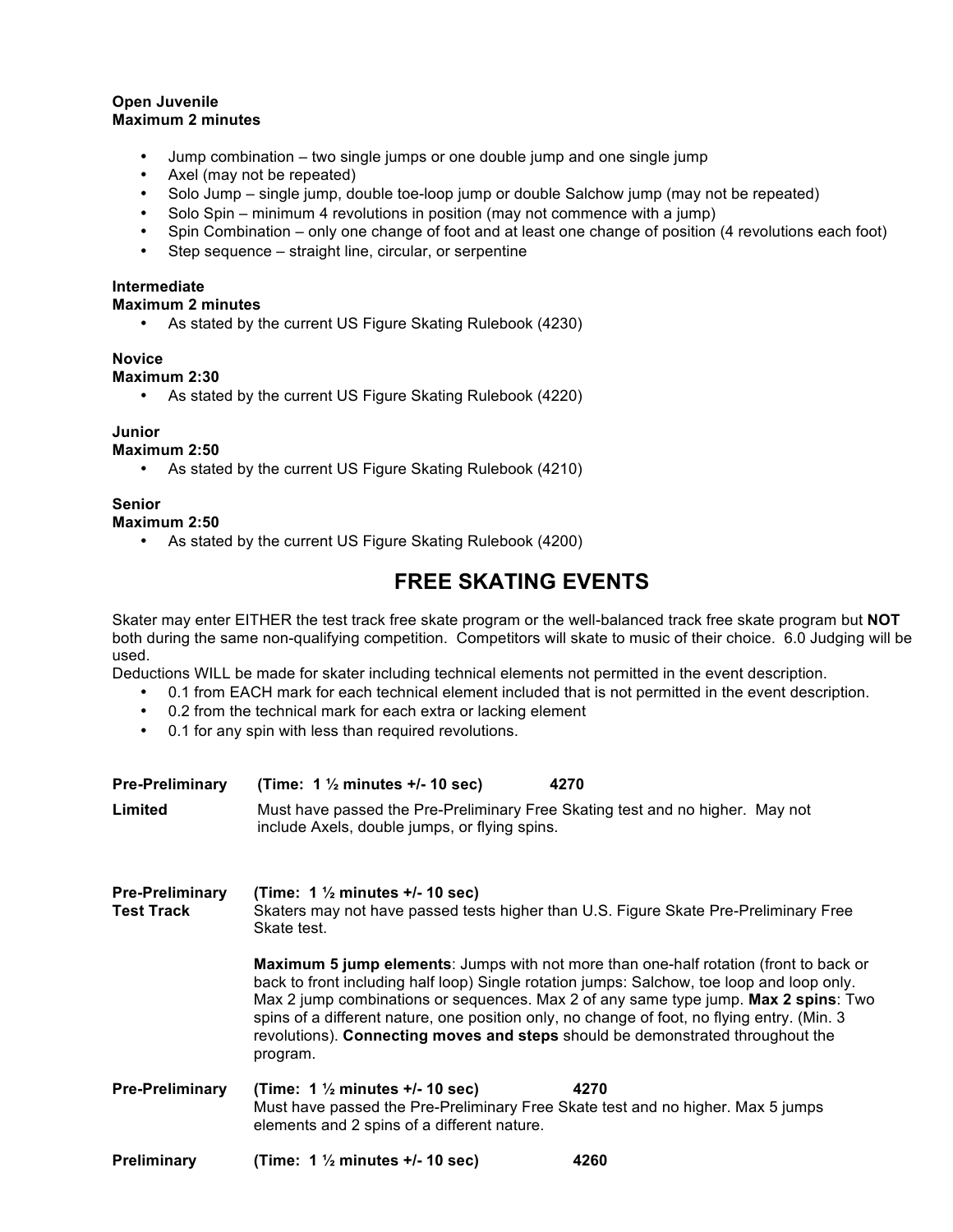| <b>Limited</b>                           | Must have passed the Preliminary Free Skate test and no higher. May include Axels, but<br>no double jumps or flying spins.                                                                                                                                                                                                                                                                                                                                                                                                                   |  |  |
|------------------------------------------|----------------------------------------------------------------------------------------------------------------------------------------------------------------------------------------------------------------------------------------------------------------------------------------------------------------------------------------------------------------------------------------------------------------------------------------------------------------------------------------------------------------------------------------------|--|--|
| <b>Preliminary</b><br><b>Test Track</b>  | (Time: $1\frac{1}{2}$ minutes +/- 10 sec)<br>Must have passed at least the US Figure Skating Pre-preliminary Free Skate test but may<br>not have passed tests higher than the Preliminary Free Skate test.                                                                                                                                                                                                                                                                                                                                   |  |  |
|                                          | Maximum 5 jump elements. Jumps with not more than one rotation (No Axels) Max 2<br>jump combinations or sequences. Max 2 of any same type jump. Max 2 spins: One spin<br>on one position, no change of foot, no flying entry (Min 3 revs) and one consisting of a<br>front scratch to back scratch, exit on spinning foot not mandatory (Min 3 rev on each foot).<br>Connecting moves and steps should be demonstrated throughout the program.                                                                                               |  |  |
| Preliminary                              | (Time: $1\frac{1}{2}$ minutes +/- 10 sec)<br>4260<br>Must have passed the Preliminary Free Skate test and no higher. Maximum 5 jumps and<br>2 spin elements.                                                                                                                                                                                                                                                                                                                                                                                 |  |  |
| <b>Pre Juvenile</b>                      | (Time: 2 minutes +/- 10 sec)<br>4250<br>Must have passed the Pre-Juvenile Free Skate test and no higher. Maximum 5 jump<br>elements and 2 spin elements.                                                                                                                                                                                                                                                                                                                                                                                     |  |  |
| <b>Pre Juvenile</b><br><b>Test Track</b> | (Time: 2 minutes +/- 10 sec)<br>Must have passed at least the US Figure Skating Preliminary Free Skate test but may not<br>have passed tests higher than Pre-Juvenile Free Skate test.                                                                                                                                                                                                                                                                                                                                                       |  |  |
|                                          | <b>Maximum 5 jump elements.</b> Jumps with not more than one rotation (no Axels). Max 2<br>jump combinations or sequences. Max 2 of any same type jump. Max 2 spins: One spin<br>in one position, no change of foot (Min 3 revs) and one combination spin: forward camel<br>spin to forward sit spin, change of foot optional (Min 6 revs combined in forward sit and<br>camel positions). Spin may not fly. 1 step sequence: straight line, circular, or serpentine<br>fully utilizing ice surface.                                         |  |  |
| <b>Open Juvenile</b>                     | (Time: $2\frac{1}{4}$ minutes +/- 10 sec)<br>4240<br>Must be 14 years old as of November 19, 2011. Must have passed the Juvenile Free<br>Skate test and no higher.                                                                                                                                                                                                                                                                                                                                                                           |  |  |
| Juvenile                                 | (Time: $2\frac{1}{4}$ minutes +/- 10 sec)<br>4240<br>Must not have reached 14 years of age as of November 19, 2011. Must have passed the<br>Juvenile Free Skating test and no higher.                                                                                                                                                                                                                                                                                                                                                        |  |  |
| <b>Juvenile</b><br><b>Test Track</b>     | (Time: $2\frac{1}{4}$ minutes +/- 10 sec)<br>Must have passed at least the US Figure Skating Pre-Juvenile Free Skate test but may<br>not have passed tests higher than Juvenile Free Skate test.                                                                                                                                                                                                                                                                                                                                             |  |  |
|                                          | Maximum 5 jump elements: Any single jumps with not more than 11/2 rotations. Axel<br>permitted. Max 2 jump combinations or sequences. Max 2 of any same type of jump. Max<br>2 spins: One spin in one position, no change of foot (Min 4 revs in position) and One<br>combination spin with one change of foot and at least one change of position, must<br>include two of the basic spin positions (Min 4 revs on each foot) Only solo spin my fly. 1<br>step sequence: straight line, circular, or serpentine fully utilizing ice surface. |  |  |
| Intermediate                             | (Time: $2\frac{1}{2}$ minutes +/- 10 sec)<br>4230<br>Must have passed the Intermediate Free Skate test and no higher.                                                                                                                                                                                                                                                                                                                                                                                                                        |  |  |
| <b>Intermediate</b><br><b>Test Track</b> | (Time: $2\frac{1}{2}$ minutes +/- 10 sec)<br>Must have passed at least the US Figure Skating Juvenile Free Skate test but may not<br>have passed tests higher than Intermediate Free Skate test.                                                                                                                                                                                                                                                                                                                                             |  |  |
|                                          | Maximum 6 jump elements: Any single jumps. Double jumps permitted: double Salchow<br>and double toe loop only. Max 3 jump combinations and sequences. Max 2 of any same<br>type jump. Max 2 spins of a different nature: One must be a flying spin (Min 5 revs), one                                                                                                                                                                                                                                                                         |  |  |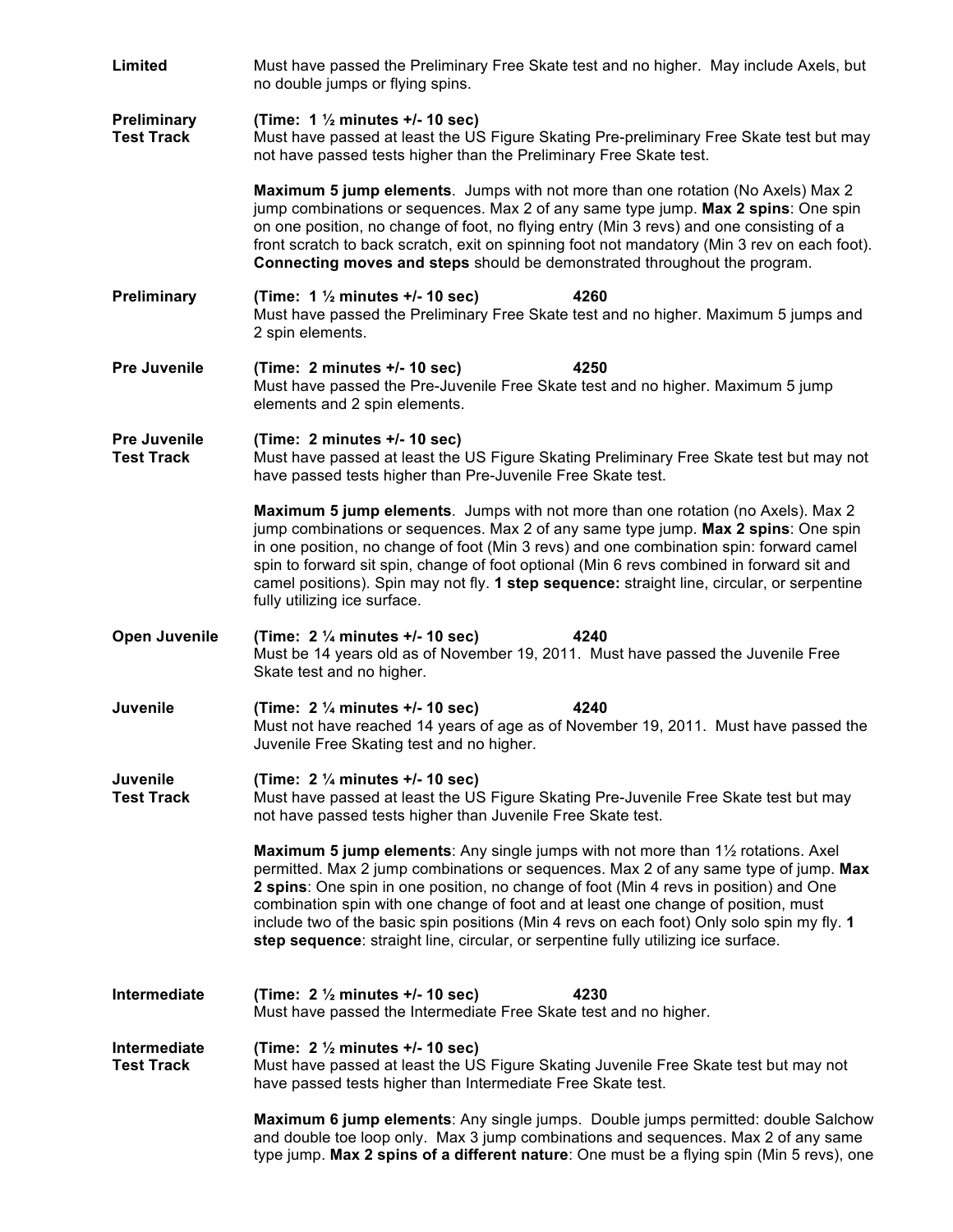|                                    | must be a combination spin with at least one change of foot and at least one change of<br>position (Min 4 revs on each foot). 1 step sequence straight line, circular, or serpentine<br>fully utilizing ice surface.                                                                                                                                                                                                                                                                                                                                                                                                                                                                                                                                                |
|------------------------------------|---------------------------------------------------------------------------------------------------------------------------------------------------------------------------------------------------------------------------------------------------------------------------------------------------------------------------------------------------------------------------------------------------------------------------------------------------------------------------------------------------------------------------------------------------------------------------------------------------------------------------------------------------------------------------------------------------------------------------------------------------------------------|
| <b>Novice</b>                      | (Time: Ladies 3 minutes $+/-10$ sec; Men 3 $\frac{1}{2}$ minutes $+/-10$ sec)<br>4220<br>Must have passed the Novice Free Skate test and no higher.                                                                                                                                                                                                                                                                                                                                                                                                                                                                                                                                                                                                                 |
| <b>Novice</b><br><b>Test Track</b> | (Time: Ladies 3 minutes +/- 10 sec; Men 3 1/2 minutes +/- 10 sec)<br>Must have passed at least the US Figure Skating Intermediate Free Skate test but may<br>not have passed tests higher than Novice Free Skate test.                                                                                                                                                                                                                                                                                                                                                                                                                                                                                                                                              |
|                                    | Maximum 7 jump elements for men and 6 for ladies: Any single jumps. Double jumps<br>permitted: double Salchow, double toe loop and double loop only. Max of 3 jump<br>combinations or sequences. Max 2 of any same type jump. Max 3 spins of different<br>nature: one must be a combination spin with at least one change of foot and at least one<br>change of position (min 5 revolutions on each foot). The other spins are the option of the<br>skater (min 6 revs) All spins may fly. 1 step or spiral sequence (see Rule 4220 for<br>description).                                                                                                                                                                                                            |
| Junior                             | (Time: Ladies 3 1/2 minutes +/- 10 sec; Men 4 minutes +/- 10 sec)<br>4210<br>Must have passed the Junior Free Skate and no higher.                                                                                                                                                                                                                                                                                                                                                                                                                                                                                                                                                                                                                                  |
| Junior<br><b>Test Track</b>        | (Time: Ladies $3\frac{1}{2}$ minutes +/- 10 sec; Men 4 minutes +/- 10 sec)<br>Must have passed at least the US Figure Skating Novice Free Skate test but may not<br>have passed tests higher than Junior Free Skate test.                                                                                                                                                                                                                                                                                                                                                                                                                                                                                                                                           |
|                                    | Maximum 8 jump elements for men and 7 for ladies. Any single jumps. Double jumps<br>permitted: double Salchow, double toe loop, double loop and double flip only. Max of 3<br>jump combinations or sequences. Max 2 of any same type jump. Max 3 spins of a<br>different nature: one must be a spin in one position (6 revs), one a flying spin (6 revs),<br>and one a combination spin consisting of all three basic positions and one change of foot<br>(minimum 2 continuous revs in each basic position and min 5 revs on each foot) 1 step<br>sequence of advanced difficulty, covering the full ice surface (see Rule 4210 for<br>description).                                                                                                               |
| <b>Senior</b>                      | (Time: Ladies 4 minutes $+/-$ 10 sec; Men 4 $\frac{1}{2}$ minutes $+/-$ 10 sec)<br>4200<br>Must have passed the Senior Free Skate test.                                                                                                                                                                                                                                                                                                                                                                                                                                                                                                                                                                                                                             |
| <b>Senior</b><br><b>Test Track</b> | (Time: Ladies 4 minutes $+/-10$ sec; Men 4 $\frac{1}{2}$ minutes $+/-10$ sec)<br>Must have passed at least the US Figure Skating Junior Free Skate test.                                                                                                                                                                                                                                                                                                                                                                                                                                                                                                                                                                                                            |
|                                    | Maximum 8 jump elements for men and 7 for ladies. Any single jumps. Must include at<br>least four different double jumps, one must be a double Lutz. No triple jumps permitted.<br>Max of 3 jump combinations or sequences. Max 2 of any same type jump. Max 3 spins of<br>a different nature: one must be in one position (min 6 revs), one flying spin (6 min revs)<br>and one a spin combination consisting of all three basic spin positions and one change of<br>foot (min 2 continuous revs in each basic position and min 5 revs on each foot). Step<br>Sequences Men: 2 different step sequences. Step Sequence Ladies: 1 step sequence<br>of advanced difficulty covering the full ice surface and one spiral sequence (see Rule<br>4200 for description). |

## **SPINS EVENT**

#### **ALL LEVELS WILL BE SKATED ON A ½ SHEET OF ICE. SPINS SHALL BE SKATED IN PROGRAM FORM IN ANY ORDER.**

| <b>Beginner</b>          | All spins, minimum of 3 revolutions. May not have passed any official US Figure Skating |
|--------------------------|-----------------------------------------------------------------------------------------|
| (No Test)                | Free Skating tests.                                                                     |
| <b>Spins Program</b>     | 1. Two foot Spin                                                                        |
| 1 $\frac{1}{4}$ min. max | 2. Scratch (upright) spin                                                               |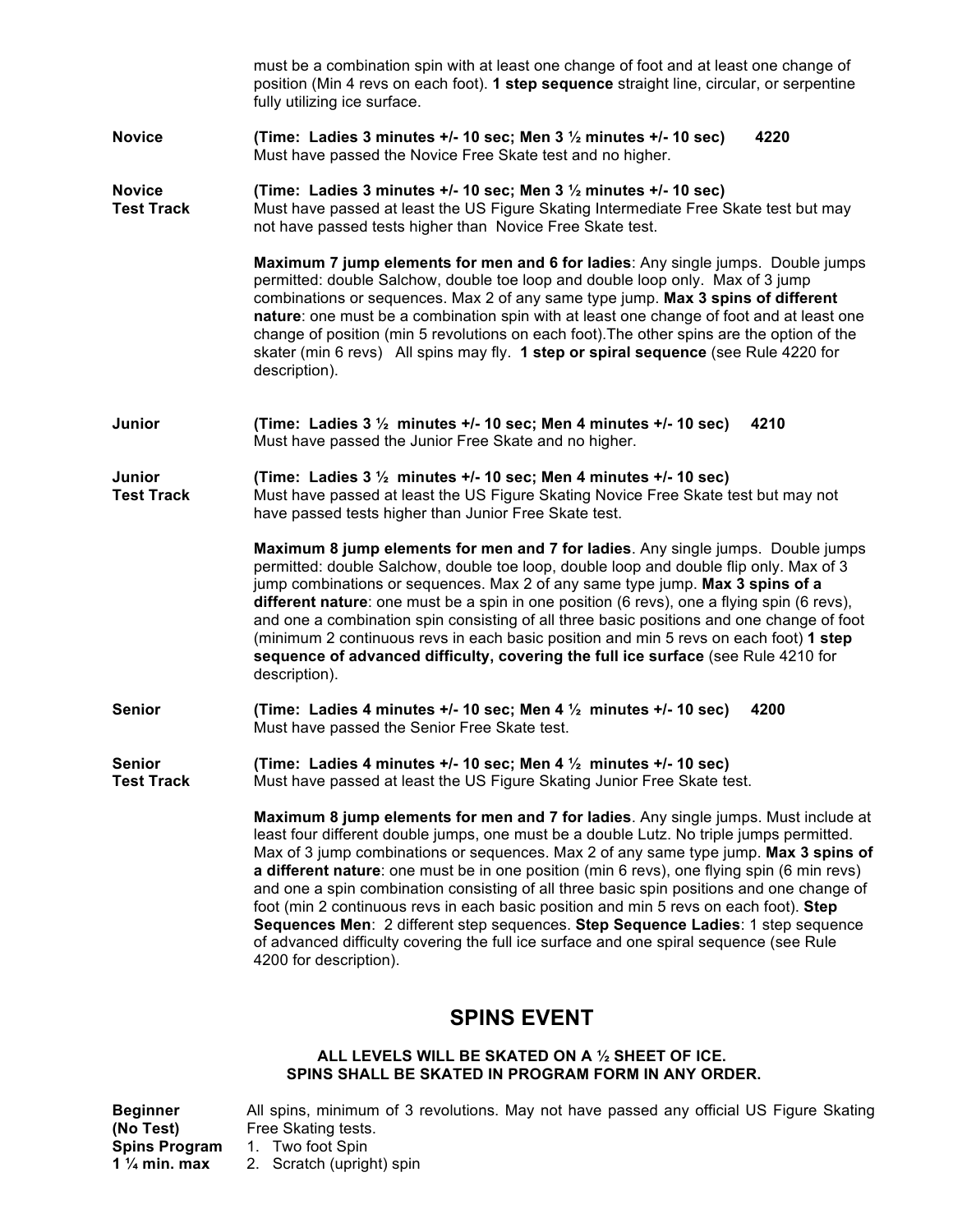|                                                    | 3 Any 1 position spin<br>4. Spiral                                                                                                                                                                                                                                                |  |  |
|----------------------------------------------------|-----------------------------------------------------------------------------------------------------------------------------------------------------------------------------------------------------------------------------------------------------------------------------------|--|--|
| <b>Pre Preliminary</b><br>1 $\frac{1}{2}$ min. max | (Minimum 3 revolutions in each spin position)<br>1 foot spin<br>1.<br>2.<br>Sit spin<br>3. Back spin                                                                                                                                                                              |  |  |
| Preliminary<br>1 $\frac{1}{2}$ min. max            | (Minimum 3 revolutions in each spin position)<br>Sit spin<br>1.<br>2. Camel spin<br>3.<br>Back spin                                                                                                                                                                               |  |  |
| <b>Pre Juvenile</b><br>1 $\frac{1}{2}$ min. max    | (Minimum 4 revolutions in each spin position)<br>1. Layback*<br>2. Sit change sit combination<br>Camel<br>$3_{-}$                                                                                                                                                                 |  |  |
| Juvenile<br>1 $\frac{1}{2}$ min. max               | (Minimum 4 revolutions in each spin position)<br>1. Flying camel<br>2. Camel-back sit combination<br>3. Layback*                                                                                                                                                                  |  |  |
| Intermediate<br>2 min. max                         | (Minimum 5 revolutions in each spin position)<br>Layback*<br>1.<br>Flying spin<br>2.<br>3.<br>Combination spin (1 change of foot, at least 2 changes of position). Must change<br>position at least twice. Example: Camel, layback, back sit or camel, layback, sit, back<br>sit. |  |  |
|                                                    | *Upright spin for men                                                                                                                                                                                                                                                             |  |  |
| <b>Novice</b><br>2 min max                         | Required spin elements Rule 4220                                                                                                                                                                                                                                                  |  |  |
| Junior<br>2 min max                                | Required spin elements Rule 4210                                                                                                                                                                                                                                                  |  |  |
| Senior<br>2 min max                                | Required spin elements Rule 4200                                                                                                                                                                                                                                                  |  |  |

## **ARTISTIC SHOWCASE – Singles and Duets**

Open themes for each level. Skater(s) will provide their own music. Vocal music is allowed. Skater(s) will be judged according to how well they interpret their theme. Props may be used. The skater(s) has 30 seconds for transporting the props on and off the ice. Skaters placing fourth and higher in Preliminary and higher artistic/showcase solo events, including adult events, may be qualified to enter the next U.S. Figure Skating National Showcase. Please contact Paula Wagener (paulawagener58@gmail.com), National Vice Chair for National Showcase for further information. NOTE: Props will not be allowed on the warm-up.

Duets are theatrical/artistic performances by any two competitors. The level of competition will be according to the level of the highest tested member.

| Group 1: | <b>Beginner/Pre-Preliminary</b>     | Time N |
|----------|-------------------------------------|--------|
| Group 2: | <b>Preliminary and Pre-Juvenile</b> | Time N |

- **Group 3: Juvenile thru Novice**<br>**Group 4:** Junior and Senior
- 

**Aaximum 1:40 Fime Maximum 1:40<br><b>Time Maximum 2:10 Time Maximum 2:40**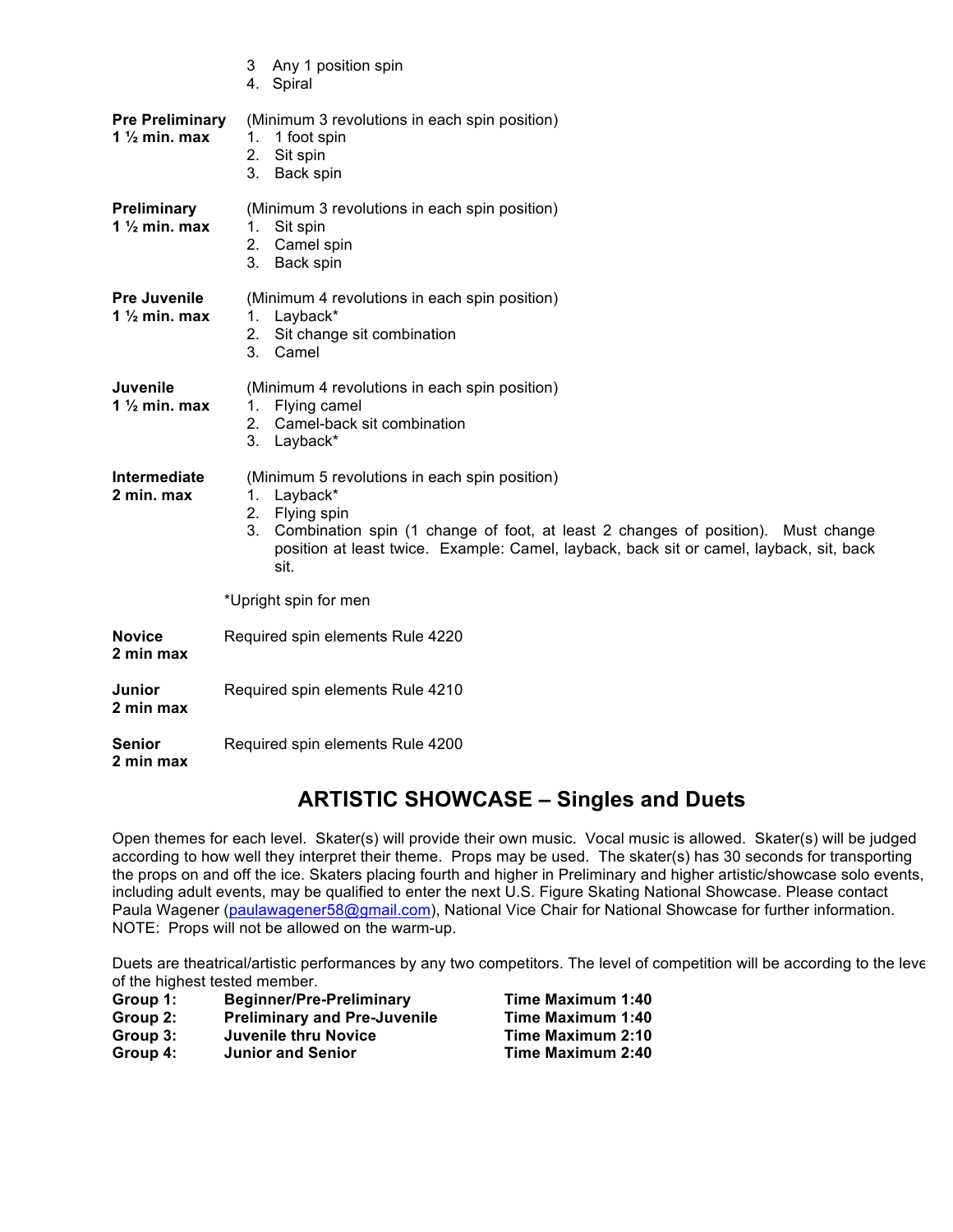## **TEAM COMPULSORY EVENT**

Compulsory teams may only skate for their home club. Both boys and girls may skate on the same team. The highest test level of one skater determines the team's level to compete. A skater may skate on one team only.

 There are four skaters per team with one element being performed by each team member. Each team member will have one chance to execute the element. Three to four minutes will be allotted for each team. Should a skater be unable to compete due to illness or injury, a teammate may execute the element with proper notice to the referee of the event prior to the event start. No additional unnecessary moves will be allowed.

 Each team is to name a team captain through whom any communication with the team and the event referee is handled. Each team should have a sign 28" X 12" which includes the club name and team number. Full ice will be used for this event.

 **The separate team event entry form must be submitted along with a check for \$40.00.** Each team must have a contact person listed on the entry form.

Test requirements for each team group are the same as listed under Freeskating.

#### **Group A: Team Elements**

| <b>Pre-Preliminary/Preliminary</b> |  |
|------------------------------------|--|
|------------------------------------|--|

- **1.** Loop jump
- 2. Flip jump
- 3. One foot spin
- 4. Forward Spiral

**Group B: Team Elements**

**Pre-Juvenile/Juvenile** 1. Axel

**Group C: Team Elements** Intermediate/Novice 1. Double Salchow

- 2. Camel/Sit combination spin
- 3. Lutz/Loop combination
- 4. Circular footwork sequence

- 
- 2. Double/double jump combination
- 3. Camel/Layback/Back sit combination spin
- 4. Serpentine Spiral Sequence (May include spread eagles or bauers but must contain primarily spirals)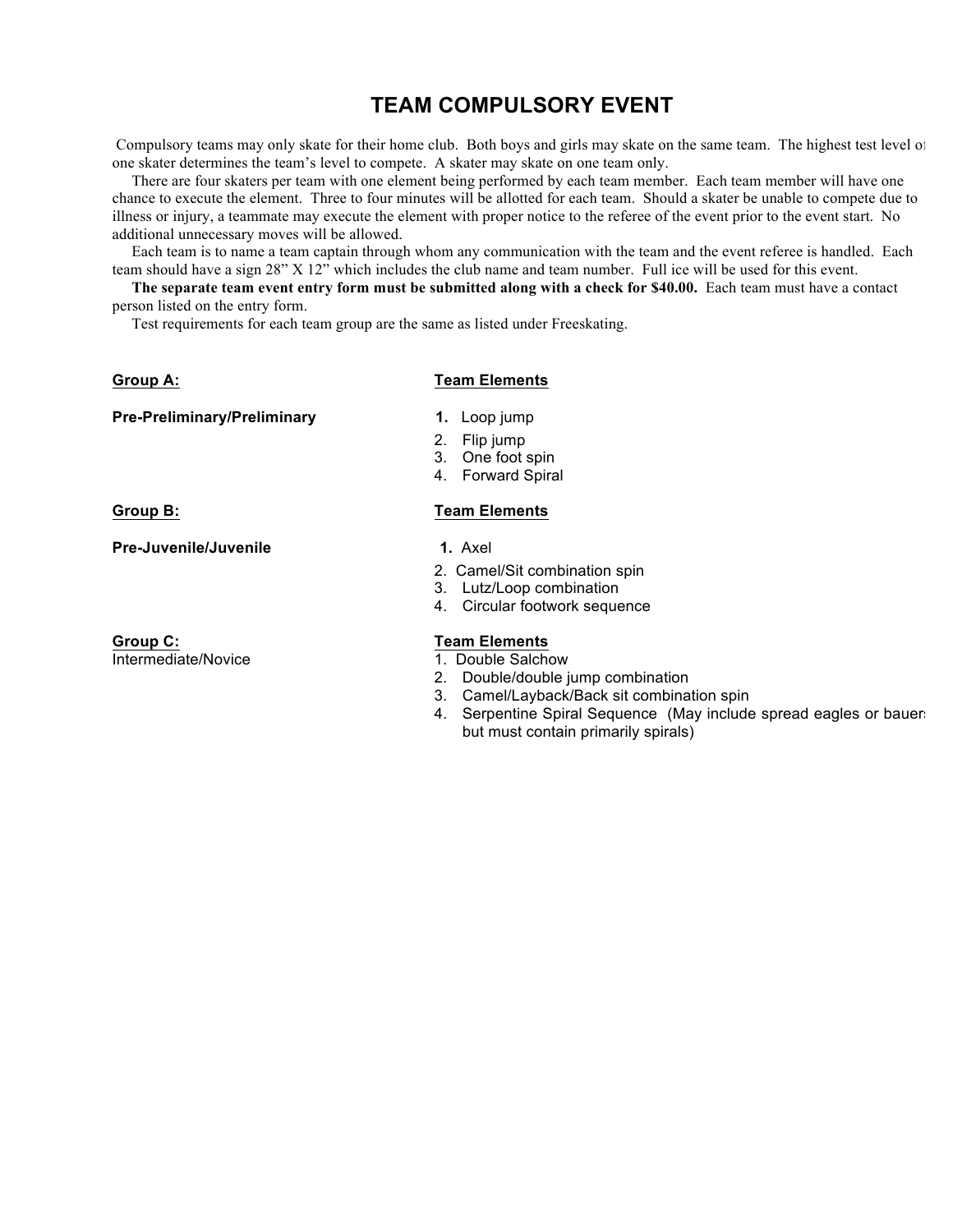# **2nd ANNUAL NEW EDGE SKATE FEST ~**

**DECEMBER 2-3, 2011**

HOSTED BY New Edge FSC **CLOSING DATE: November 19, 2011**

## *Competitor's Information*

Senior \_\_\_\_\_\_ Senior TT

| Name_______________                    |                                                                                                      |                      | ____________ Age________ Sex ______               |                                                               |  |
|----------------------------------------|------------------------------------------------------------------------------------------------------|----------------------|---------------------------------------------------|---------------------------------------------------------------|--|
|                                        | Last                                                                                                 | First                |                                                   |                                                               |  |
|                                        |                                                                                                      |                      |                                                   |                                                               |  |
|                                        |                                                                                                      |                      |                                                   |                                                               |  |
|                                        |                                                                                                      |                      |                                                   |                                                               |  |
|                                        |                                                                                                      |                      |                                                   |                                                               |  |
|                                        | Last test passed as of 11/11/11 Freestyle ___________________________Moves _________________________ |                      |                                                   |                                                               |  |
| <b>Coach's Information</b>             |                                                                                                      |                      |                                                   |                                                               |  |
|                                        |                                                                                                      |                      | Phone( )                                          |                                                               |  |
|                                        | Last                                                                                                 | First                |                                                   |                                                               |  |
|                                        |                                                                                                      |                      |                                                   |                                                               |  |
|                                        |                                                                                                      |                      |                                                   |                                                               |  |
|                                        | Coach's Signature <b>comparison of the Contract of Coach's Signature Coach's Signature</b>           |                      |                                                   |                                                               |  |
|                                        |                                                                                                      |                      |                                                   |                                                               |  |
|                                        | As a coach, I certify that I am registered with USFS _______________(Coach's Initials)               |                      |                                                   |                                                               |  |
|                                        |                                                                                                      |                      | \$75 First Event; \$30 Each Additional; Team \$40 |                                                               |  |
|                                        | Discount for families with multiple skaters. Call for email for more information                     |                      |                                                   |                                                               |  |
| <b>Freestyle</b><br>Pre-Prel Ltd _____ | <b>Compulsory</b><br>Pre-Prel Ltd _____                                                              | Beg ________ Singles | Spins Showcase                                    | <b>Team</b>                                                   |  |
| Pre-Prel TT _____                      | Prelim                                                                                               |                      |                                                   | Pre-Prel ______ 1-Begin/Pre-Prel ______ A-Pre-Pre//Prel _____ |  |
| Pre-Prel<br>$\overline{\phantom{a}}$   | Pre-Juv _____                                                                                        |                      |                                                   | Prelim ______ 2-Prelim-PreJuv ______ B-PreJuv/Juv _____       |  |
| Prelim Ltd ______                      |                                                                                                      |                      |                                                   | Pre-Juv _______ 3-Juv-Novice _________ C-Inter/Novice ______  |  |
| Prelim TT<br>$\overline{\phantom{a}}$  | Juv SP<br>Open Juv SP                                                                                |                      | Juv ________ 4-Junior-Senior ______               |                                                               |  |
| Prelim<br>$\frac{1}{1}$                | Inter SP                                                                                             | Inter                |                                                   |                                                               |  |
| Pre-Juv <u>__</u>                      | Novice SP                                                                                            |                      | Novice _______ Showcase Duets                     |                                                               |  |
| Pre-Juv TT                             | Junior SP                                                                                            | Junior               | 1- Begin/Pre-Prel                                 |                                                               |  |
| Open Juv                               | Senior SP                                                                                            | Senior               | 2- Prelim-PreJuv                                  |                                                               |  |
| Juv                                    |                                                                                                      |                      | 3- Juv-Novice                                     |                                                               |  |
| Juv TT                                 |                                                                                                      |                      | 4- Junior-Senior                                  |                                                               |  |
|                                        |                                                                                                      |                      |                                                   |                                                               |  |
| Inter                                  |                                                                                                      |                      |                                                   |                                                               |  |
| Inter TT                               |                                                                                                      |                      |                                                   |                                                               |  |
| Novice                                 |                                                                                                      |                      |                                                   |                                                               |  |
| Novice TT                              | Exhibition (all disciplines, if schedule permits)                                                    |                      |                                                   |                                                               |  |
| Junior                                 | Event:                                                                                               |                      |                                                   |                                                               |  |
| Junior TT                              |                                                                                                      |                      |                                                   |                                                               |  |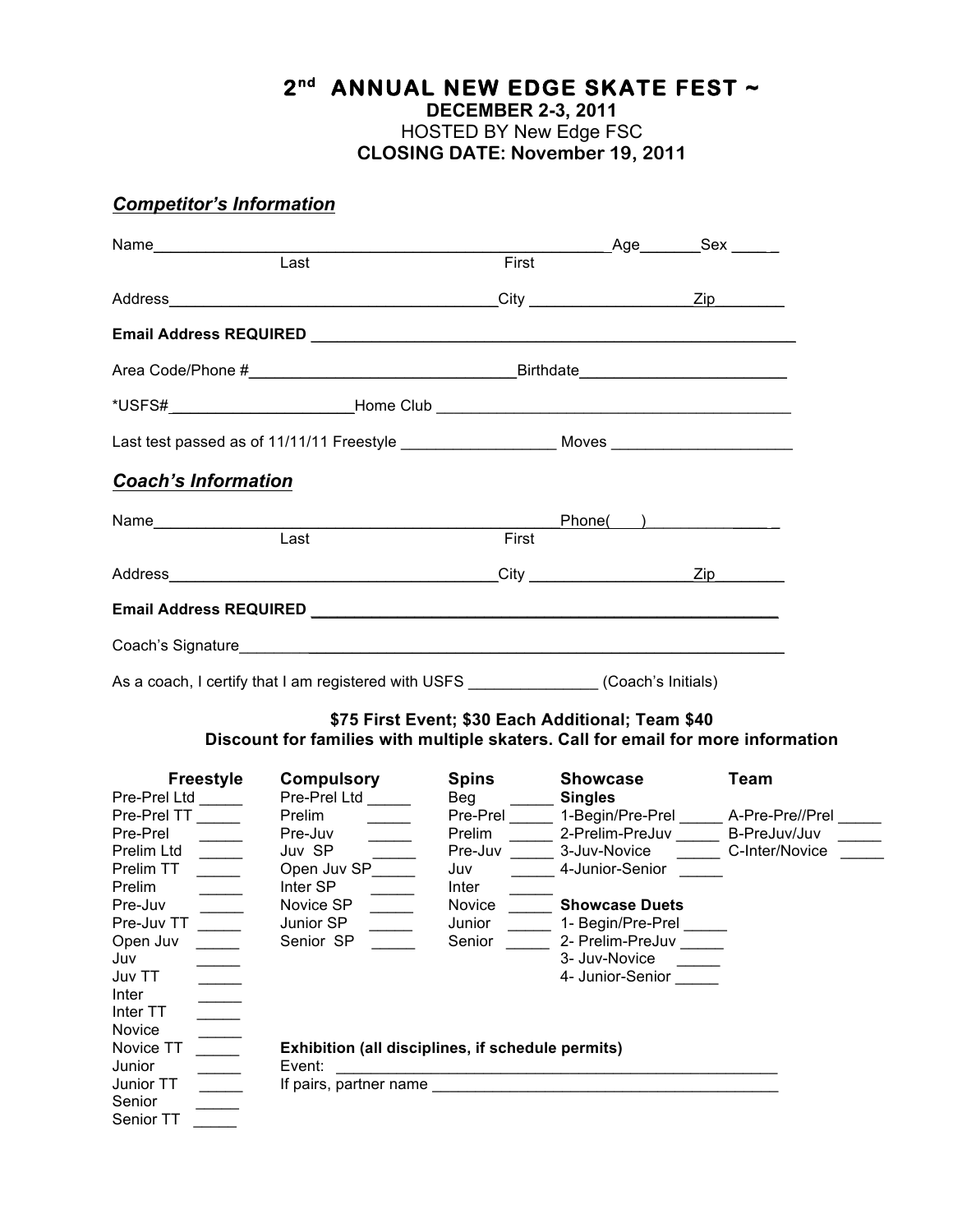#### **Certification and Release**

I am an amateur under the rules of the USFS or CFSA to enter the event(s) checked.

 $\Box$ 

Signature of skater

#### **Club Officer**

I hearby approve the entry of the skater listed above in the New Edge SkateFest competition. I further certify that he/she is a member in good standing of our Club and is an eligible skater as defined in the official Rules of USFS and has passed the appropriate tests to skate the events entered. To the best of my knowledge, the above information is correct and true.

If you are an individual member, you will certify your own form.

 $\mathcal{L}_\mathcal{L}$  , where  $\mathcal{L}_\mathcal{L}$  , we have the set of the set of the set of the set of the set of the set of the set of the set of the set of the set of the set of the set of the set of the set of the set of the set

| Club Officer | Phone |
|--------------|-------|
|              |       |
|              |       |
| Title        | Club  |

#### **Waiver of Claim**

Competitors waive all claims for injury during the competition and practice ice sessions at the John Lindell Ice Arena. If the competitor is under 18 years of age, the parent or guardian must sign this release.

Parent/Guardian

**Fees**: \$75 first event; \$30 additional event; \$40 team event Discount for families with multiple skaters; please call or email for more information

First Event Additional Event(s) Total: \$\_\_\_\_\_\_\_\_\_\_\_\_

\_\_\_\_\_\_\_\_\_\_\_\_\_\_\_\_\_\_\_\_\_\_\_\_\_\_\_\_\_\_\_\_\_\_\_\_\_\_\_\_\_\_\_\_\_\_\_\_\_\_\_\_\_\_\_\_\_\_\_\_\_\_\_\_\_\_\_\_\_\_\_\_\_\_

\*\$10 fee will be assessed for MISSING USFS numbers and MISSING SIGNATURES \$30 fee will be assessed for returned checks ENTRY FEES ARE NOT REFUNDABLE UNLESS AN EVENT IS CANCELED.

The completed entry form, with fees, must be postmarked no later than **November 19, 2011**. Make check or money order payable to: New Edge Figure Skating Club

Mail to: Claudia Saliba 2914 Ellwood Berkley, MI 48072 248-797-2611 email: NewEdgeSkatefest@gmail.com

*Club Use:*

*Date Received \_\_\_\_\_\_\_\_\_\_\_\_ Amount Received \_\_\_\_\_\_\_\_\_\_\_\_\_\_\_ Check Number \_\_\_\_\_\_\_\_\_\_\_\_*

*Events \_\_\_\_\_\_\_\_\_\_\_\_\_\_\_\_\_\_\_\_\_\_\_\_\_\_\_\_\_\_\_\_\_\_\_\_\_\_\_\_\_\_\_\_\_\_\_\_\_\_\_\_\_\_\_\_\_\_\_\_\_\_\_\_\_\_\_\_\_\_\_\_\_\_\_\_\_*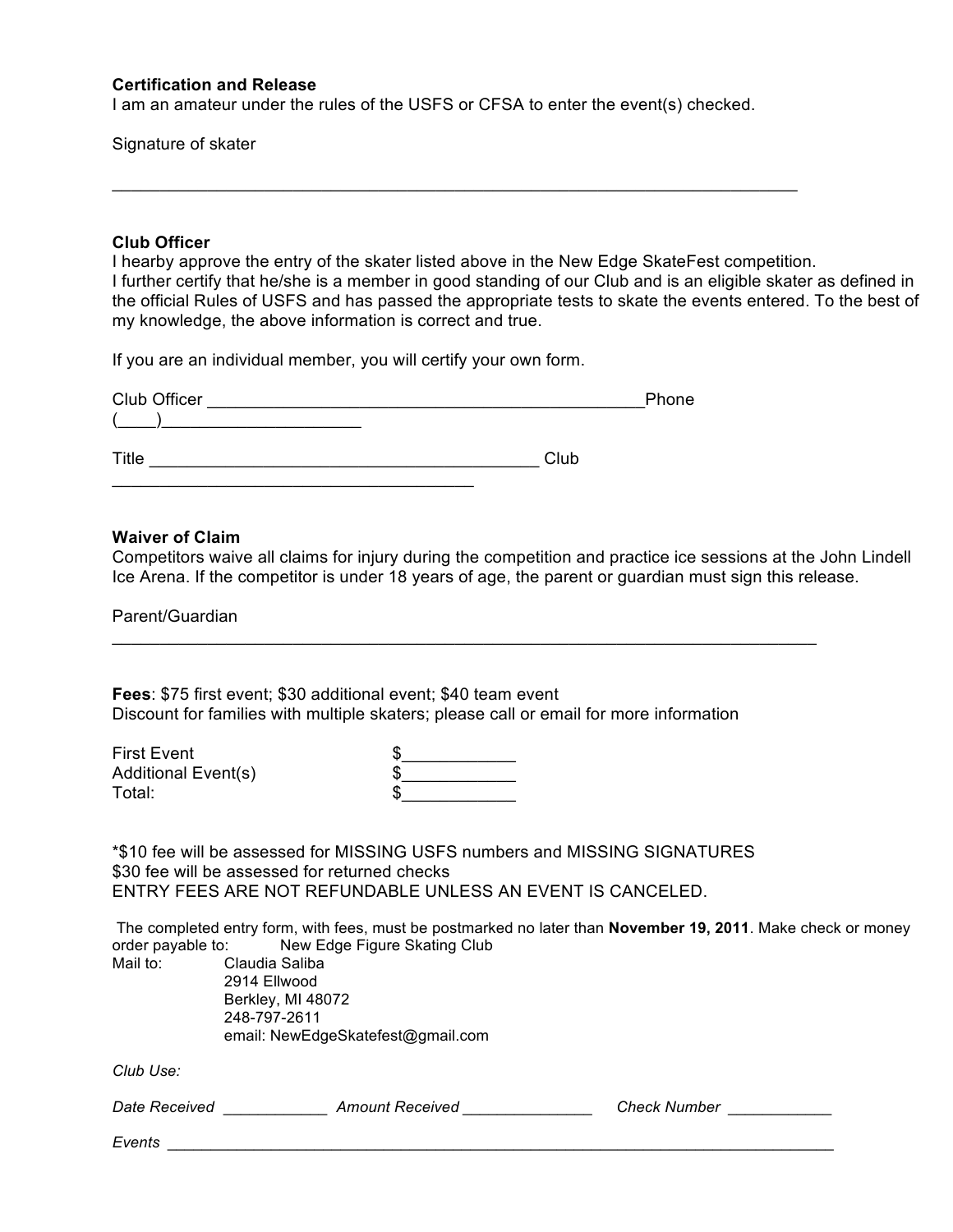# **2nd ANNUAL NEW EDGE SKATE FEST ~**

**DECEMBER 2-3, 2011**

**CLOSING DATE: November 19, 2011**

## **TEAM COMPULSORY ENTRY FORM**

|                               | SKATER #1 DESIGNATED CAPTAIN Yes ____ No ___                                                        |       |  |
|-------------------------------|-----------------------------------------------------------------------------------------------------|-------|--|
|                               |                                                                                                     |       |  |
|                               |                                                                                                     |       |  |
|                               |                                                                                                     |       |  |
|                               |                                                                                                     |       |  |
| <b>Email Address REQUIRED</b> |                                                                                                     |       |  |
|                               |                                                                                                     |       |  |
|                               | *U.S. Figure Skating number___________________________Highest Level Passed_________________________ |       |  |
|                               | SKATER #2 DESIGNATED CAPTAIN Yes ____ No ___                                                        |       |  |
|                               |                                                                                                     |       |  |
|                               |                                                                                                     |       |  |
|                               |                                                                                                     |       |  |
|                               |                                                                                                     |       |  |
| <b>Email Address REQUIRED</b> |                                                                                                     |       |  |
|                               | <u> 1980 - Johann John Stone, market fransk politiker (d. 1980)</u>                                 |       |  |
|                               |                                                                                                     |       |  |
|                               | SKATER #3 DESIGNATED CAPTAIN Yes ____ No ___                                                        |       |  |
|                               |                                                                                                     |       |  |
|                               |                                                                                                     |       |  |
|                               |                                                                                                     | First |  |
|                               |                                                                                                     |       |  |

 $\mathcal{L}_\mathcal{L} = \{ \mathcal{L}_\mathcal{L} = \{ \mathcal{L}_\mathcal{L} = \{ \mathcal{L}_\mathcal{L} = \{ \mathcal{L}_\mathcal{L} = \{ \mathcal{L}_\mathcal{L} = \{ \mathcal{L}_\mathcal{L} = \{ \mathcal{L}_\mathcal{L} = \{ \mathcal{L}_\mathcal{L} = \{ \mathcal{L}_\mathcal{L} = \{ \mathcal{L}_\mathcal{L} = \{ \mathcal{L}_\mathcal{L} = \{ \mathcal{L}_\mathcal{L} = \{ \mathcal{L}_\mathcal{L} = \{ \mathcal{L}_\mathcal{$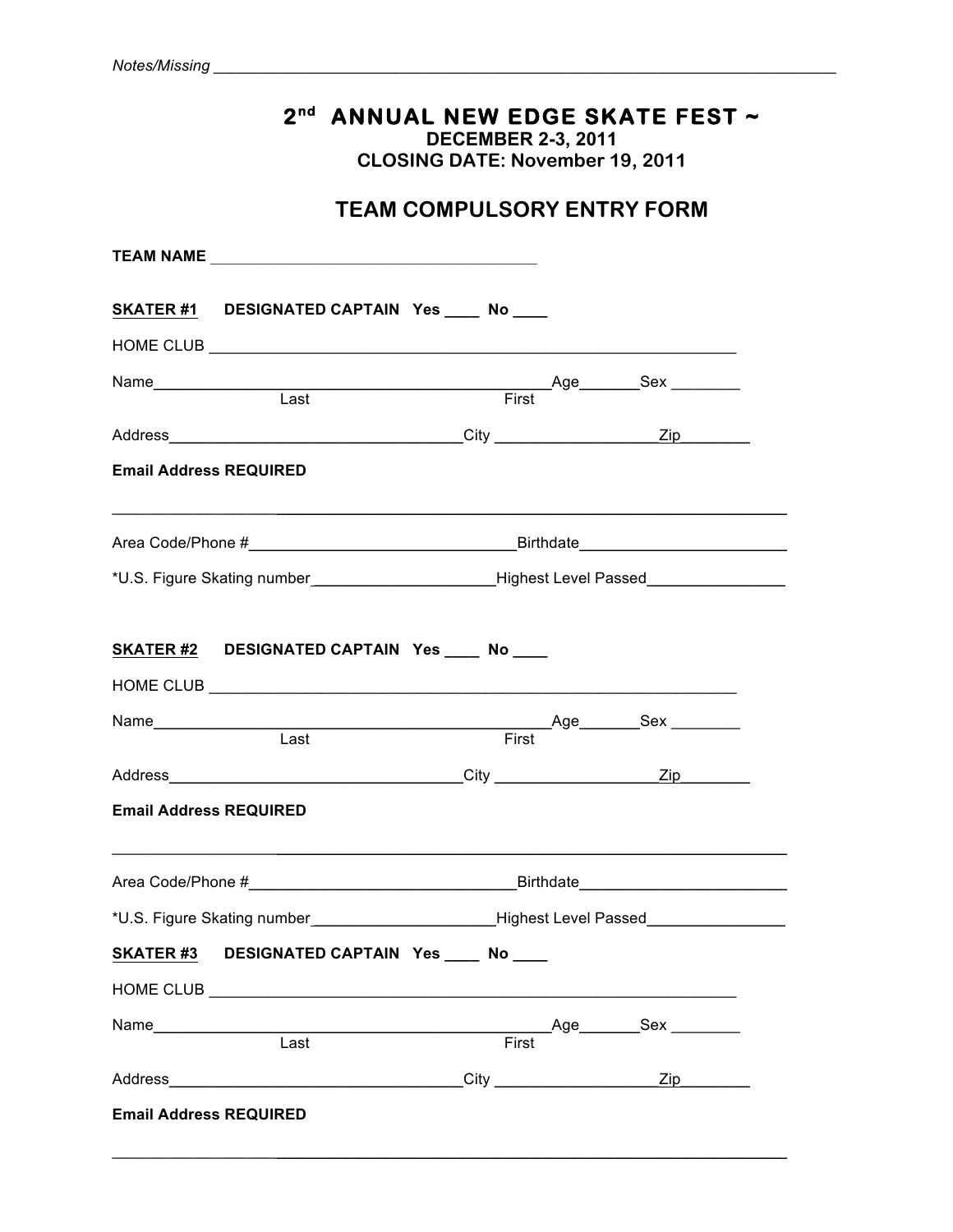|                                                    | *U.S. Figure Skating number________________________Highest Level Passed________________                                                                                                                                        |  |
|----------------------------------------------------|--------------------------------------------------------------------------------------------------------------------------------------------------------------------------------------------------------------------------------|--|
|                                                    | SKATER #4 DESIGNATED CAPTAIN Yes ____ No ____                                                                                                                                                                                  |  |
|                                                    |                                                                                                                                                                                                                                |  |
|                                                    | Name Constant Cast Constant Constant Constant Constant Constant Constant Constant Constant Constant Constant Constant Constant Constant Constant Constant Constant Constant Constant Constant Constant Constant Constant Const |  |
|                                                    |                                                                                                                                                                                                                                |  |
| <b>Email Address REQUIRED</b>                      |                                                                                                                                                                                                                                |  |
|                                                    |                                                                                                                                                                                                                                |  |
|                                                    |                                                                                                                                                                                                                                |  |
| <b>EVENT ENTERED</b><br>Team Fee \$40.             | <b>EXAMPLE A</b> – Pre-Preliminary and Preliminary<br>GROUP B - Pre- Juvenile and Juvenile<br>GROUP C – Intermediate and Novice                                                                                                |  |
|                                                    | *\$10 fee will be assessed for MISSING USFS numbers and MISSING SIGNATURES<br>\$30 fee will be assessed for returned checks<br>ENTRY FEES ARE NOT REFUNDABLE UNLESS AN EVENT IS CANCELED.                                      |  |
| order payable to: NEFSC<br>Mail to: Claudia Saliba | The completed entry form, with fees, must be postmarked no later than November 19, 2011. Make check or money<br>2914 Ellwood<br>Berkley, MI 48072<br>248-797-2611<br>email: NewEdgeSkatefest@gmail.com                         |  |
|                                                    | <b>CERTIFICATIONS AND WAIVER</b>                                                                                                                                                                                               |  |
| <b>CERTIFICATION OF COMPETITOR</b>                 | I am an amateur under the rules of the USFS or CFSA to enter the event(s) checked.                                                                                                                                             |  |
| Skater#1:                                          |                                                                                                                                                                                                                                |  |

Skater #2: \_\_\_\_\_\_\_\_\_\_\_\_\_\_\_\_\_\_\_\_\_\_\_\_\_\_\_\_\_\_\_\_\_\_\_\_\_\_\_

Skater #3: \_\_\_\_\_\_\_\_\_\_\_\_\_\_\_\_\_\_\_\_\_\_\_\_\_\_\_\_\_\_\_\_\_\_\_\_\_\_\_

Skater #4: \_\_\_\_\_\_\_\_\_\_\_\_\_\_\_\_\_\_\_\_\_\_\_\_\_\_\_\_\_\_\_\_\_\_\_\_\_\_\_